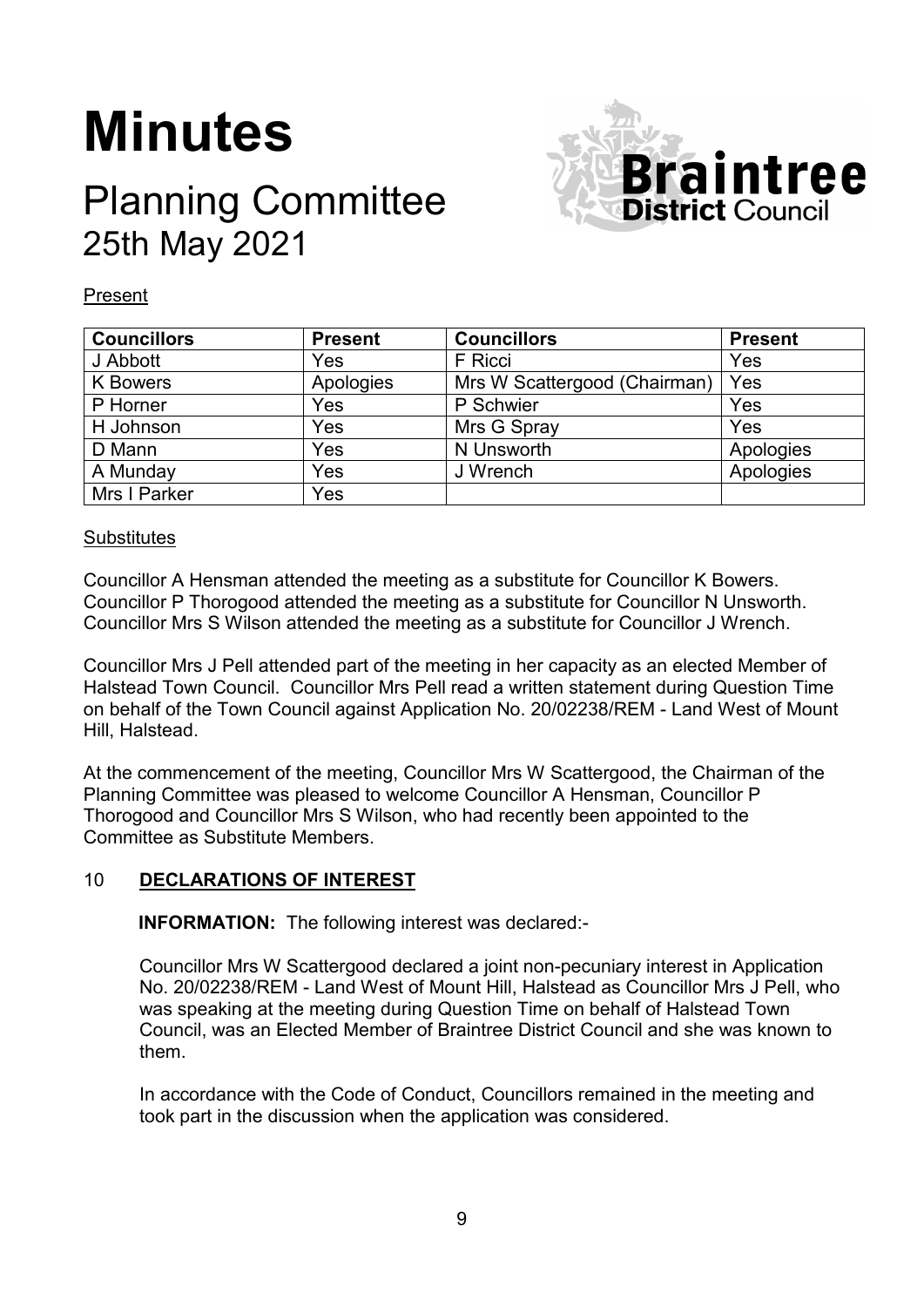## 11 **MINUTES**

**DECISION:** That the Minutes of the meeting of the Planning Committee held on 11th May 2021 be approved as a correct record and signed by the Chairman.

## 12 **QUESTION TIME**

**INFORMATION:** There were three statements made about the following matter. Those people who had registered to participate during Question Time had submitted written statements in advance of the meeting and these were read to the Committee by the registered speakers immediately prior to the consideration of the application.

Application No. 20/02238/REM - Land West of Mount Hill, Halstead

Principally, these Minutes record decisions taken only and, where appropriate, the reasons for the decisions.

# 13 **PLANNING APPLICATIONS APPROVED**

**DECISION:** That the undermentioned planning applications be approved under the Town and Country Planning Act 1990, including Listed Building Consent where appropriate, subject to the conditions and reasons contained in the Planning Development Manager's report, as amended below. Details of these planning applications are contained in the Register of Planning Applications.

| Plan No.                    | Location | Applicant(s)                            | <b>Proposed Development</b>                                                                                                                                                                                                                                                                                                                                                                                |
|-----------------------------|----------|-----------------------------------------|------------------------------------------------------------------------------------------------------------------------------------------------------------------------------------------------------------------------------------------------------------------------------------------------------------------------------------------------------------------------------------------------------------|
| *20/01754/FUL<br>(APPROVED) | Witham   | GHL (Witham)<br><b>Developments Ltd</b> | Demolition of existing<br>buildings and erection of two<br>warehouse buildings to<br>provide multiple industrial<br>units, with ancillary<br>mezzanines, of flexible use<br>(Use Class B2, B8, $E(g)$ ),<br>retention of existing vehicular<br>accesses off Freebournes<br>Road and Wheaton Road<br>with reconfigured car parking,<br>service yards and associated<br>landscaping, 14 Freebournes<br>Road. |

The Committee approved this application, subject to the amendment of Condition Nos.14 and 15 and to an additional Information to Applicant as follows:-

#### Amended Conditions

14. Prior to the installation of any external lighting at the site, a lighting design scheme to protect amenity, the night-time landscape and biodiversity shall be submitted to and approved by the Local Planning Authority.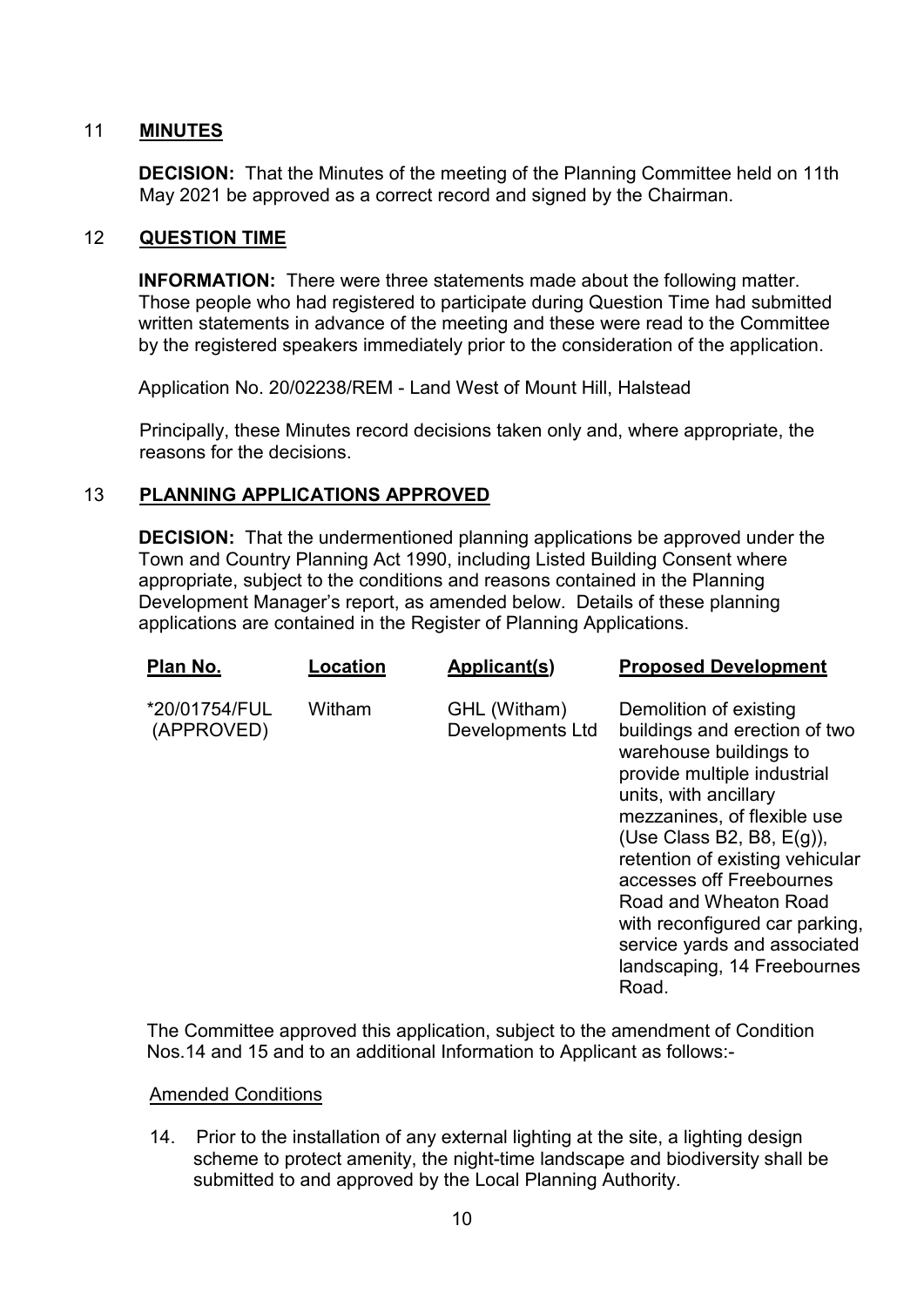The scheme shall identify those features on, or immediately adjoining the site, that are particularly sensitive for bats including those areas where lighting could cause disturbance along important routes used for foraging; and show how and where external lighting will be installed (through the provision of appropriate lighting contour plans, lsolux drawings and technical specifications) so that it can be clearly demonstrated that areas of the development that are to be lit will not disturb or prevent bats using their territory. All external lighting shall be installed in accordance with the specifications and locations set out in the approved scheme and retained thereafter in accordance with the scheme.

Under no circumstances should any other external lighting be installed without prior consent from the Local Planning Authority.

15. Prior to construction above ground level details of all photovoltaic roof panels to be erected at the site, including their location, height, orientation and appearance shall be submitted to and approved in writing by the Local Planning Authority.

The approved photovoltaic roof panels shall be installed and capable of generating electricity prior to the first beneficial use of the building on which they are installed in accordance with the approved details and the panels installed shall thereafter be permanently retained as such.

#### Additional Information to Applicant

2. In seeking to discharge the external lighting scheme condition you are advised that the details submitted should seek to minimise light spillage and pollution, cause no unacceptable harm to natural ecosystems, maximise energy efficiency and cause no significant loss of privacy, or amenity to nearby residential properties and no danger to pedestrians, or road users. Light units should be flat to ground and timer / sensor controls should also be included as appropriate. The applicant is invited to consult with the Local Planning Authority prior to the formal submission of details.

| Plan No.                    | Location | <b>Applicant(s)</b>        | <b>Proposed Development</b>                                                                                                                                                                                                                                                                                                               |
|-----------------------------|----------|----------------------------|-------------------------------------------------------------------------------------------------------------------------------------------------------------------------------------------------------------------------------------------------------------------------------------------------------------------------------------------|
| *20/02238/REM<br>(APPROVED) | Halstead | c/o Agent<br>Pegasus Group | Reserved matters<br>(appearance and landscaping)<br>pursuant to outline planning<br>application ref: 18/00774/OUT<br>for the erection of 71 dwellings<br>with associated garages,<br>garden curtilages, a<br>Sustainable Urban Drainage<br>System (SUDS), public open<br>space, hard and soft<br>landscaping, land West of<br>Mount Hill. |